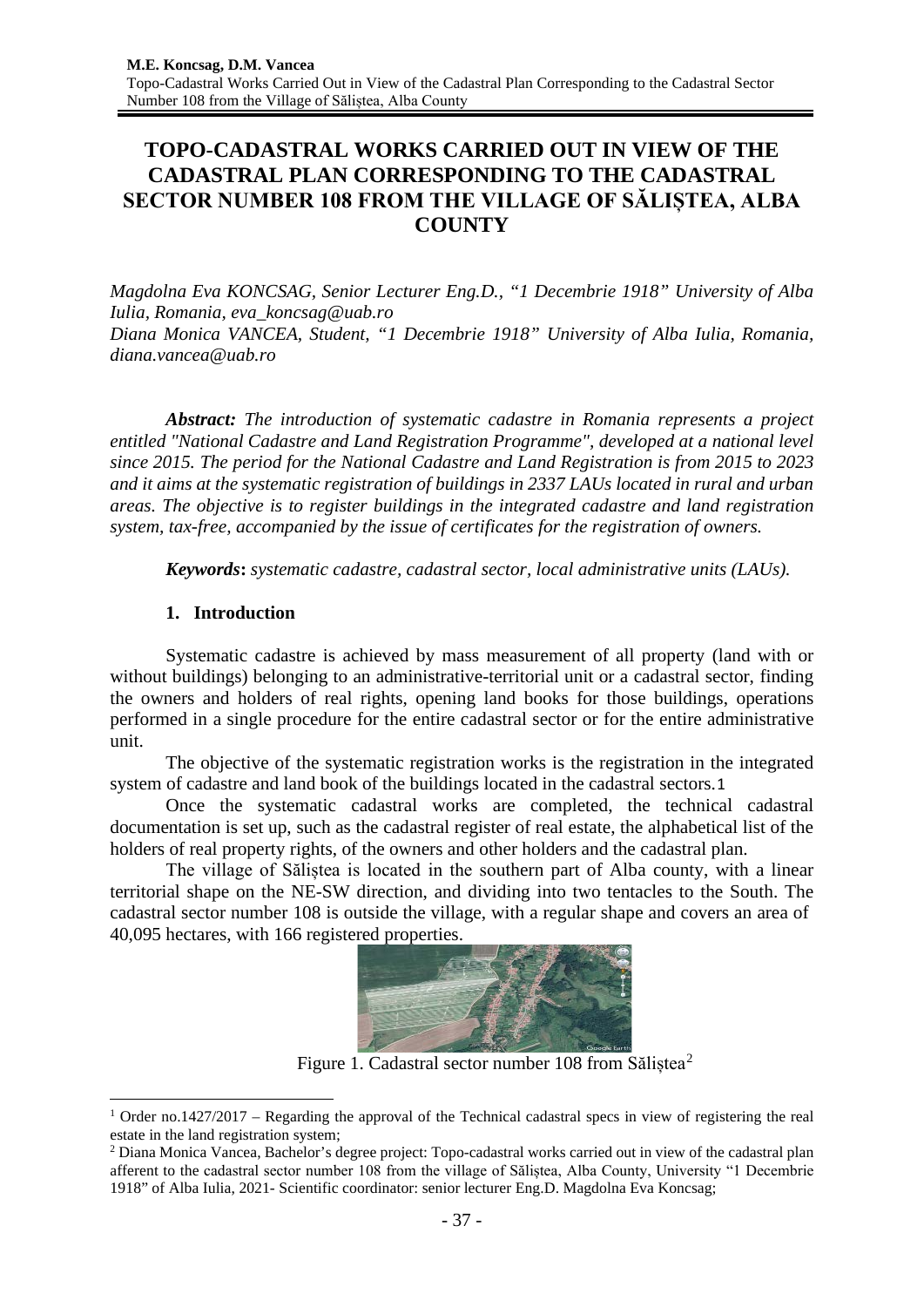Following the organization and development of the local public information campaign through which the citizens were notified about the beginning of the systematic registration works, the limits of the designated LAUs were identified and the specialised works were carried out as follows: conducting field interviews in order to identify the location and boundaries of the buildings, the actual carrying out of land measurements, the legal owners of the measured buildings and the collection of legal documents related to the measured property.

Afterwards, the information collected from the field was updated with that from the sporadic integration and the elaboration of the cadastral technical documents. The commissioning of the cadastral technical documents was also carried out by the commissioning committee and the information campaign regarding the display of the technical documents of the cadastre was carried out (the owners of the measured buildings visualized the geometry, surface and neighbours of their plot, based on rectification requests).

The technical documents of the cadastre were updated following the rectification solution and the systematic works were closed in order to be registered in the land book.

The land book extract for information and the cadastral plan extract were then communicated, after which the documents that formed the basis for the real estate registration were archived.

#### **2. Materials and methods**

During the campaign for measuring the limit of the cadastral sector number 108 located in Săliștea, the GPS used consisted of the Stonex S 800 A receiver, the Stonex S 4 II controller and related accessories.



Figure 2. Stonex  $S$  4 II Controller<sup>[3](#page-1-0)</sup>

The measurement method used in the measurements performed using the GPS in order to determine the boundary of the contour of the cadastral sector number 108 was the real-time kinematic method - RTK.

#### **Measurements and data processing**

During the field measurements, four essential steps were taken, namely: field recognition; carrying out specialized works; identifying the boundaries of cadastral sector number 108, setting and configuring the GPS.

In order to make the measurements, the starting point was the North-West corner of the cadastral sector number 108 (the first starting point was number 1) following the continuation of the measurements towards the North-East corner of the sector, crossing its limit clockwise in order to carry out the topographic survey of all its points. (Figure 3.).

<span id="page-1-0"></span><sup>&</sup>lt;sup>3</sup> Diana Monica Vancea, Bachelor's degree project: Topo-cadastral works carried out in view of the cadastral plan afferent to the cadastral sector number 108 from the village of Săliștea, Alba County, University "1 Decembrie 1918" of Alba Iulia, 2021- Scientific coordinator: senior lecturer Eng.D. Magdolna Eva Koncsag;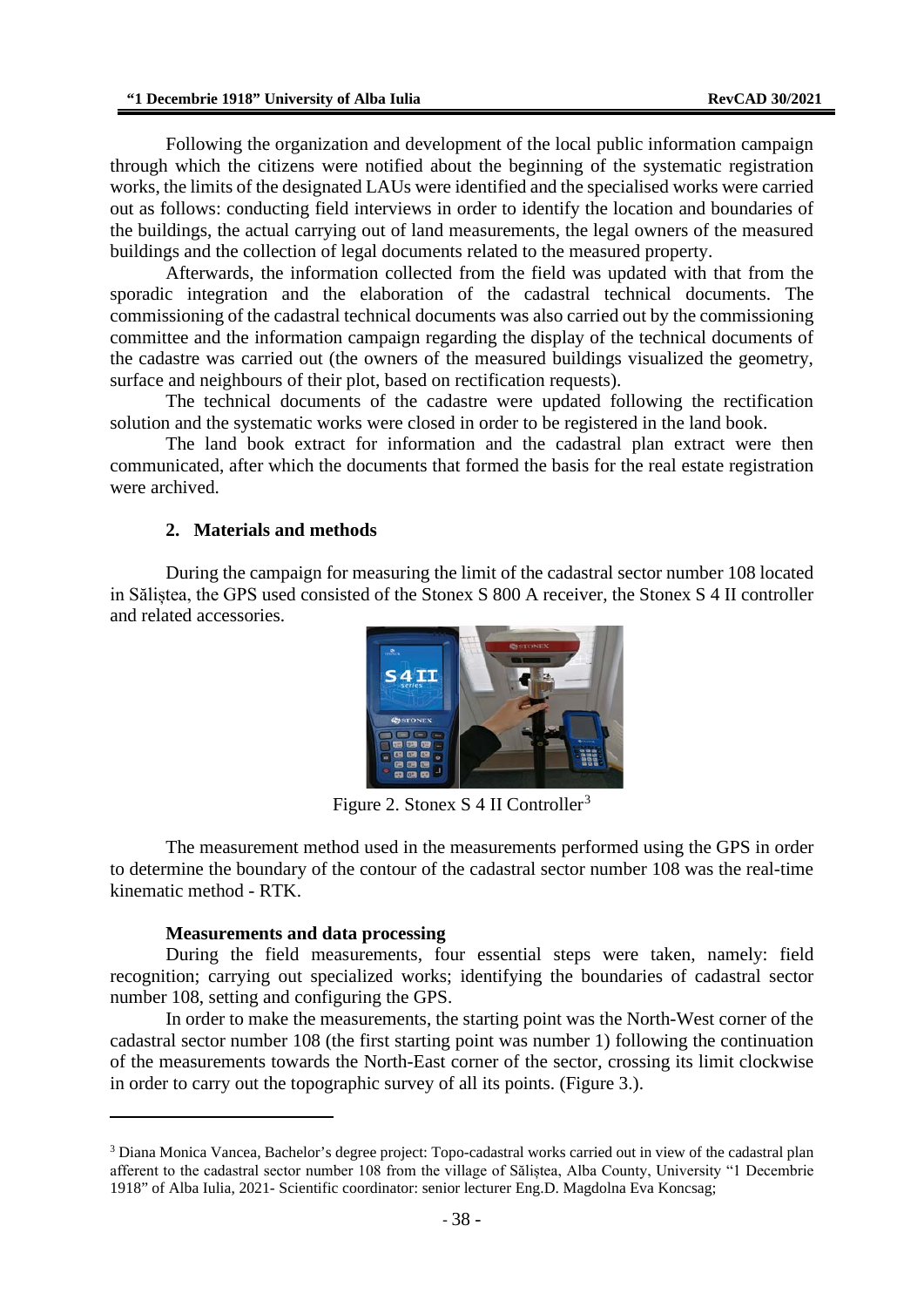

Figure 3. View of the cadastral sector in Google Earth Pro<sup>[4](#page-2-0)</sup>

The GPS on point 1, then the Stonex S 4 II controller and the Stonex S 800 A receiver were started consecutively, performing a first configuration of the topo-geodetic equipment, namely checking the battery status: the device was opened by pressing the ON / OFF button, the device menu was accessed, choosing the "SurvCE" menu and selecting "Battery Setup". Next, a new job was created in which the queries of the measured points belonging to the cadastral sector number 108 were filed.

The "SurvCE" menu was accessed and a new job was created by selecting "Select New Job", named "2019S108VANCEA", which was validated.



Figure 4. Setup and save of  $Job<sup>5</sup>$  $Job<sup>5</sup>$  $Job<sup>5</sup>$ 

The next step was to set up and verify the job. To achieve this, the "Paper settings - System" were accessed by choosing the units of measurement and the Stereographic 1970 projection system, respectively the 1975 Black Sea projection system. Then followed the connection of the equipment to an internet source. In order to make this possible, the device was connected via the Bluetooth function to the mobile phone. An imperative connection was also that of the GPS with the controller. The next essential setting was to initiate the connection of the device to the ROMPOS network, and the setting of the RTK kinematic measurement method occurred implicitly.

Positioned in the North-West corner of cadastral sector number 108, the starting point was registered, which was named point 1. From the basic menu of the topo-geodetic equipment "SurvCE" "the Job" was chosen, more precisely "Save points", entering the name of point number 1 and then "Store" was pressed.

<span id="page-2-0"></span><sup>4</sup> Diana Monica Vancea, Bachelor's degree project: Topo-cadastral works carried out in view of the cadastral plan afferent to the cadastral sector number 108 from the village of Săliștea, Alba County, University "1 Decembrie 1918" of Alba Iulia, 2021- Scientific coordinator: senior lecturer Eng.D. Magdolna Eva Koncsag;

<span id="page-2-1"></span><sup>5</sup> Idem;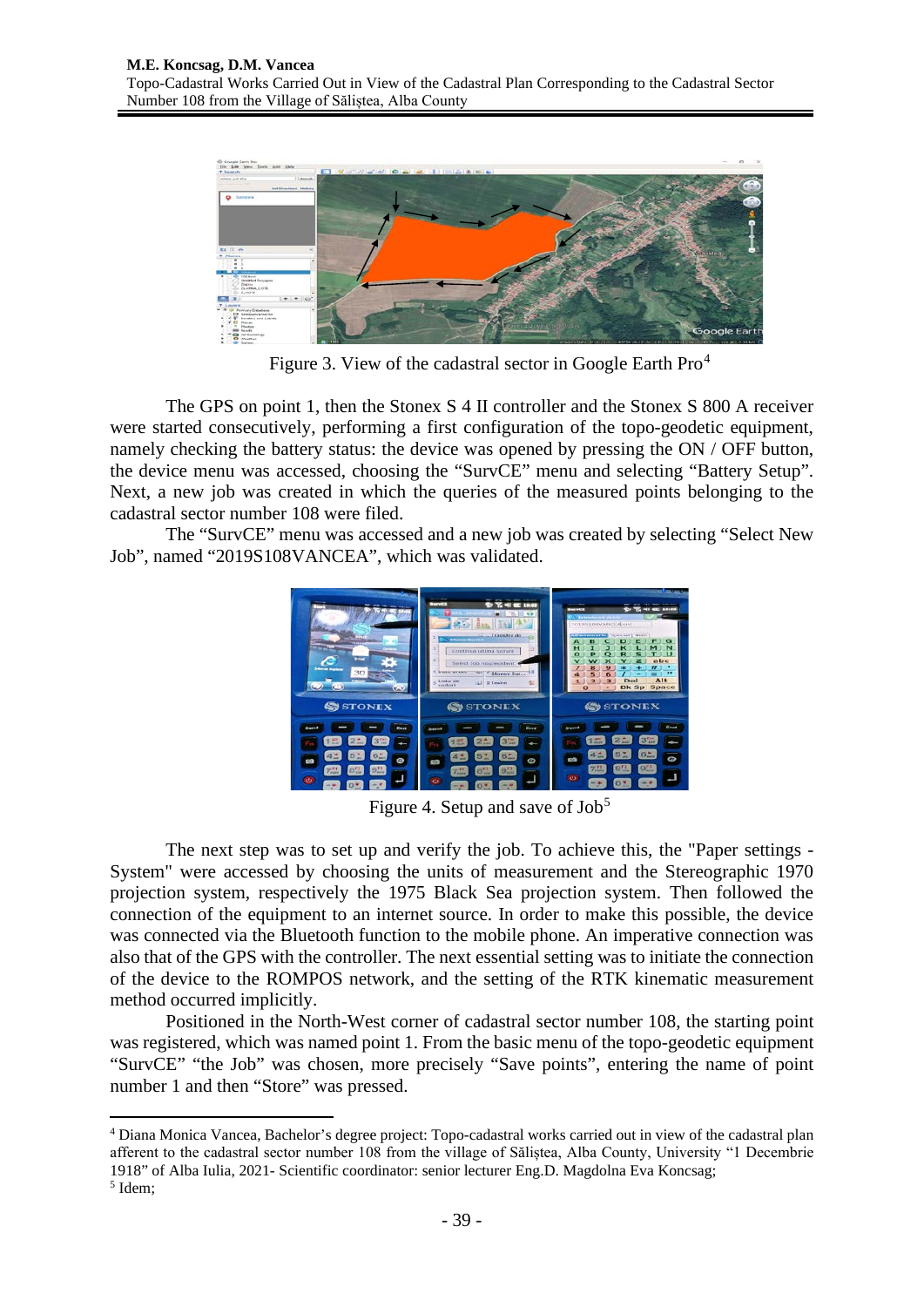

Figure 5. Registration of the first point<sup>[6](#page-3-0)</sup>

Then, the next point was chosen clockwise (2), and this was done automatically, without the need to select it manually. At each recording of the coordinates of a point, there were three times of measurement to obtain the most rigorous values.

| $-1$<br><b>AC SHIELD</b><br><b>Market and College</b>                                                                                                                                                                                                                                                                      | <b>SHOPPER</b><br><b>By NC off and America</b><br><b>CONTRACTOR</b>                                                                                                                                                                                                                    | <b>BurnCK</b><br><b>SALES</b><br><b>The Photo State</b>                                                                                                                                                                                                                            |
|----------------------------------------------------------------------------------------------------------------------------------------------------------------------------------------------------------------------------------------------------------------------------------------------------------------------------|----------------------------------------------------------------------------------------------------------------------------------------------------------------------------------------------------------------------------------------------------------------------------------------|------------------------------------------------------------------------------------------------------------------------------------------------------------------------------------------------------------------------------------------------------------------------------------|
| Checks and connect of a startill<br>1. 4. MONT SUVENIOR BETWEEN RELEASE.<br>1140 Farmers, 40, Deleter<br>INTERNATIONAL MARKET<br>with a many dependent.<br><b>SOVING BUSINES</b><br>INVESTIGATION IN EACH PLAST IP SALE<br><b>PRODUCTS LEADER THOMAS AN ANGEL</b><br>provided an advanced to the provided and the contract | A Residence is a him of the day of<br>If Cleve so hike an exceptances<br><b>SALEMANY</b> AVAILED<br>VERSIONS IN INVESTI-<br><b><i><u>ADITABLE GARRISE</u></i></b><br>GATE: LEARN STATULETER<br>because in more. Including an exam-<br>laurest awheat requirer as awheat free to method | Effectivers citizen and stay 3.<br>3 Citat visible announcement<br>GO & Report Co. (MILL)<br><b>GO-EAS O MOAN</b><br>Silver extract in marketing<br>INVESTIGATION INTO CONTINUES.<br>a supplier call meteor - between to arrange<br>Source: Gob 3.8 Harston to subcordin to Lamuel |
| <b>CONTONIX</b><br><b>CA TOU</b><br>-<br>$\bullet$<br><b>GCZ</b><br>$7 - 1$                                                                                                                                                                                                                                                | <b>CONEX</b><br>$\sim$<br>$\overline{\phantom{a}}$<br><b>GASS</b><br>m                                                                                                                                                                                                                 | <b>CONDONEX</b><br><b>ERNIE</b><br>s and<br>GE<br><b>WATER</b><br><b>CONTE</b><br><b>CONTECT</b>                                                                                                                                                                                   |

Figure 6. Measuring three times, corresponding to each coordinates registration<sup>[7](#page-3-1)</sup>

During the measurements, it was necessary to check the number of satellites received, the GDOP values, if the antenna was in a fixed position and view the sky map with the exact positioning of each satellite, in order to obtain accurate and concise values.

Once the cadastral sector measurement session 108 was over, the measured data were exported. For this, the "Import / Export" option was accessed, selecting "Export Ascii file" by choosing the comma delimitation. Everything was validated within the Job "2019S108VANCEA" and the confirmation "Operation complete" was received.



Figure 7. Ascii export of the field measurements<sup>[8](#page-3-2)</sup>

The field measurements were followed by downloading the field card to the personal computer via a USB and by opening the controller by pressing the ON key. Accessing the "SurvCE" menu of the GPS controller, the "Job" submenu was accessed, from which "Export/Import" was chosen, looking for the job in which the data measured in the field "2019S108VANCEA" were saved and the five field notebook files with the extensions: \* .inf, \* .not, \* .rw5, \* .sys and \* .txt were retrieved. The five files were copied to the personal computer and then stored in a folder called "Measurements".

<span id="page-3-0"></span><sup>6</sup> Diana Monica Vancea, Bachelor's degree project: Topo-cadastral works carried out in view of the cadastral plan afferent to the cadastral sector number 108 from the village of Săliștea, Alba County, University "1 Decembrie 1918" of Alba Iulia, 2021- Scientific coordinator: senior lecturer Eng.D. Magdolna Eva Koncsag;

<span id="page-3-2"></span><span id="page-3-1"></span><sup>7</sup> Idem;

<sup>8</sup> Ibidem;;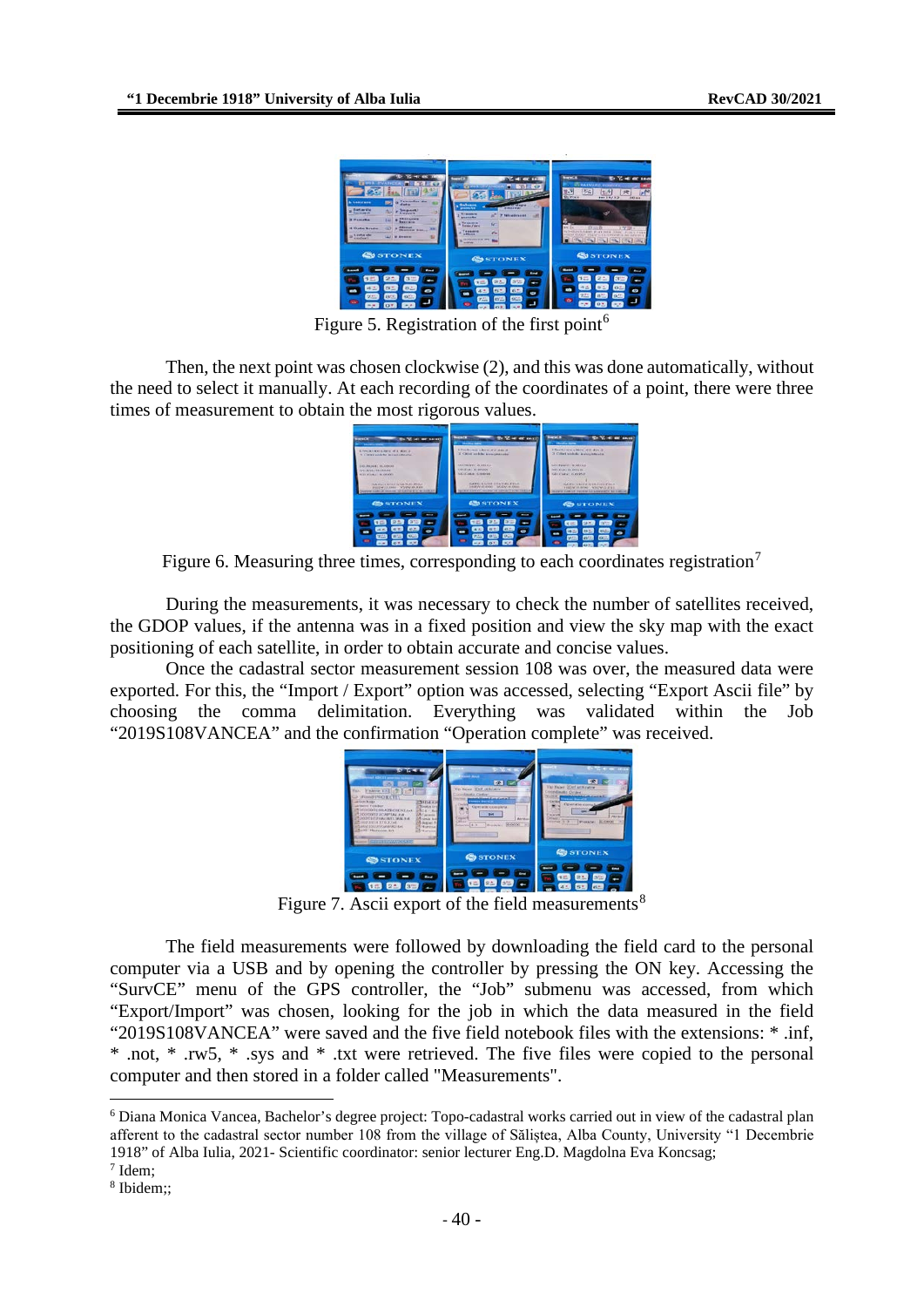

Figure 8. Downloading the field files from the geodetic instrument<sup>[9](#page-4-0)</sup>



Figure 9. Excerpt from the field files with the extensions  $*$  not and  $*$  rw5<sup>[10](#page-4-1)</sup>

# **3. Results and Discussion**

In order to be able to import the coordinates of the points measured in the field in the graphics software, the \* .txt field book was processed using Microsoft Excel. "File" - "Open" were selected, then an "All Files" search was performed for the field book called "2019S108VANCEA.txt". "Delimited" was chosen as a delimiter selecting the comma, more precisely by ticking "Comma", then "General" and then "Finish". In the Excel worksheet, the coordinates of the points were displayed in an optimal processing form, separating the coordinates through a comma, and the decimals through the point.



Figure 10. Separation of coordinates using comma delimitation<sup>[11](#page-4-2)</sup>

In order to process the data measured in the field and to carry out the cadastral plan, AutoCAD 2006 was used, together with the TopoLT application that runs within it.

<span id="page-4-0"></span><sup>9</sup> Diana Monica Vancea, Bachelor's degree project: Topo-cadastral works carried out in view of the cadastral plan afferent to the cadastral sector number 108 from the village of Săliștea, Alba County, University "1 Decembrie 1918" of Alba Iulia, 2021- Scientific coordinator: senior lecturer Eng.D. Magdolna Eva Koncsag; <sup>10</sup> Idem;

<span id="page-4-2"></span><span id="page-4-1"></span><sup>&</sup>lt;sup>11</sup> Ibidem;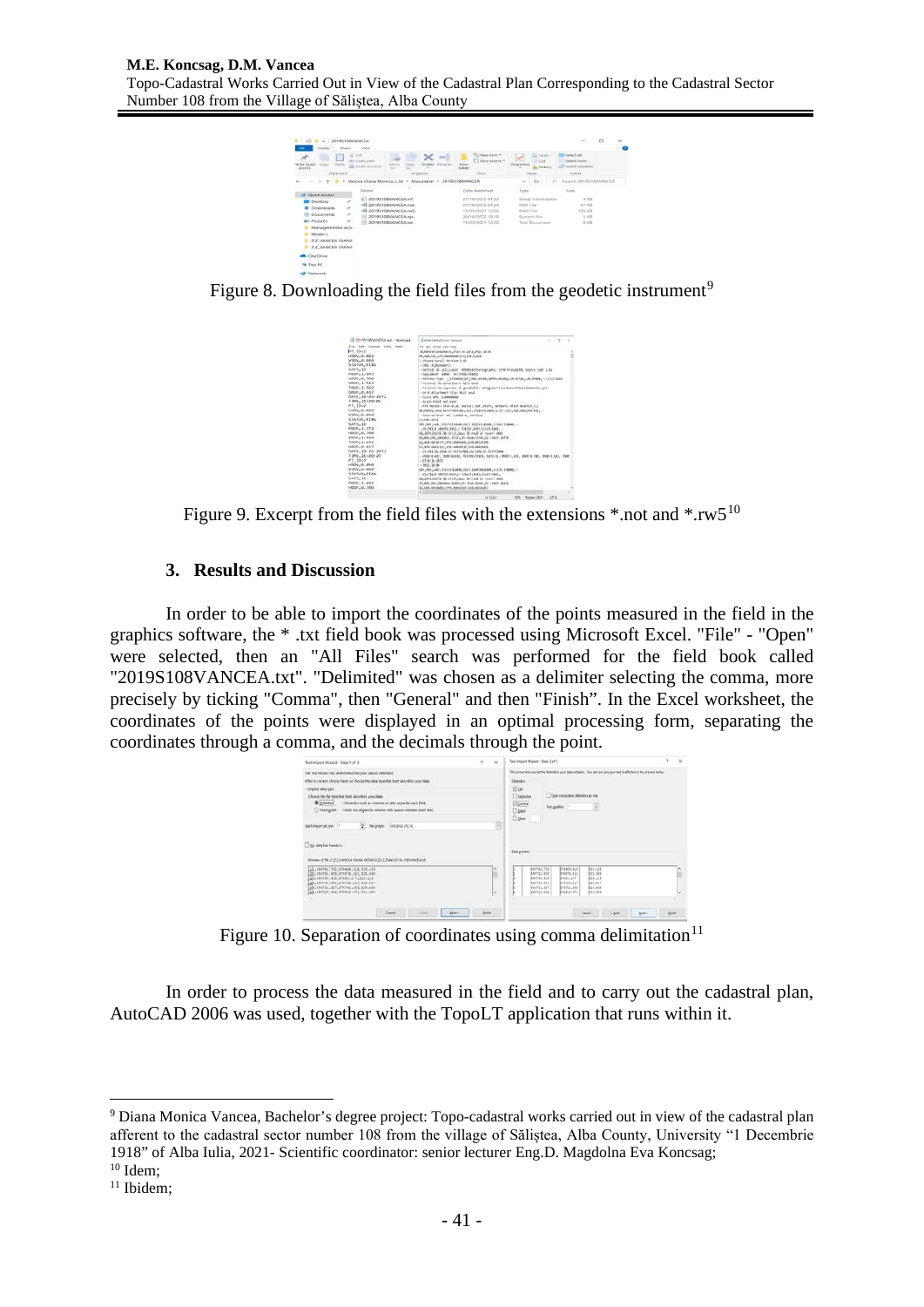Due to the topographic equipment used, the compensation of the coordinates of the points taken in the field was done automatically, which means that it was no longer necessary to use specialized software to perform data compensation.

Thus, the coordinates of the points related to the boundary of cadastral sector number 108 were directly imported into the graphics software using the TopoLT application.

After configuring the TopoLT application, the coordinates were imported into the AutoCAD 2006 graphics software. From the TopoLT application, the "Coordinates" option was chosen, more precisely "Report points" and the \* .xlsx file was searched, in which the field book was processed, copying in turn the columns corresponding to the X, Y and Z planimetric coordinates.



Figure 11. Import of coordinates for the points corresponding to the limit of the cadastral sector number 108[12](#page-5-0)

On the worksheet of the AutoCAD 2006 software, the 524 points related to the cadastral sector boundary 108 were imported and joined. In order to obtain the polygonal route related to the boundary of the cadastral sector 108, the command "Polyline" was taken from the drawing bar and the joining of the points was started starting from point 1 clockwise. The limit of the polygonal route corresponding to the cadastral sector number 108 was obtained.



Figure 12. The limit of the cadastral sector number  $108^{13}$  $108^{13}$  $108^{13}$ 

To set the plotting, the TopoLT application was used, selecting the "Surfaces" option, more precisely "Multiple detachment" and selecting the plotting in a line parallel to the North-East side of the cadastral sector.

<span id="page-5-1"></span><span id="page-5-0"></span><sup>&</sup>lt;sup>12</sup> Diana Monica Vancea, Bachelor's degree project: Topo-cadastral works carried out in view of the cadastral plan afferent to the cadastral sector number 108 from the village of Săliștea, Alba County, University "1 Decembrie 1918" of Alba Iulia, 2021- Scientific coordinator: senior lecturer Eng.D. Magdolna Eva Koncsag; <sup>13</sup> Idem;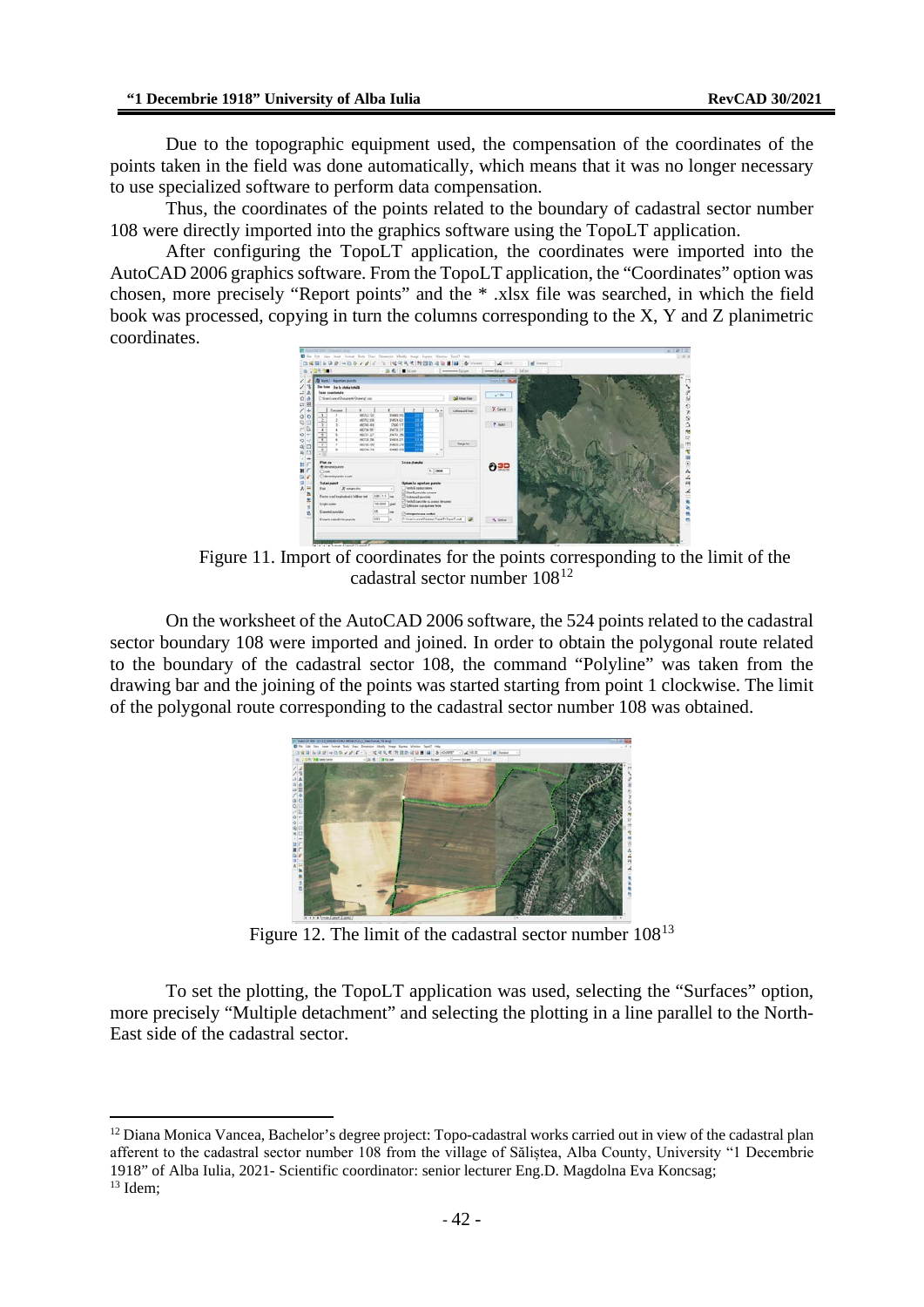

Figure 13. Plotting using the option of multiple detachment within the  $TopoLT$  app<sup>[14](#page-6-0)</sup>

The data entered in the table related to the multiple plotting were validated and thus the final product was obtained, namely the plot plan of the cadastral sector number 108 from the village of Săliștea.

In order to obtain the cadastral plan, the scaled boards were conveniently uploaded using the TopoLT application to perfectly fit the geometry of sector 108. Accessing "TopoLT" - "Boards" - "Draw a board", the scale 1: 2000 was selected and the two boards were imported, because the surface of the cadastral sector is a large one and it cannot be completely included in just one of the boards.



Figure 14. Import of cadastral plan boards using the TopoLT application <sup>[15](#page-6-1)</sup>

In order to obtain the digital cadastral plan in its final form, the TopoLT application was used again and the grid of the cadastral plan was made. Its legend was imported: "TopoLT" - "Boards" - "Draw the grid", respectively "Boards" - "Drawing options".



Figure 15 Annex  $6 -$ Cadastral plan<sup>[16](#page-6-2)</sup>

<span id="page-6-0"></span><sup>14</sup> Ibidem;

<span id="page-6-2"></span><span id="page-6-1"></span><sup>&</sup>lt;sup>15</sup> Diana Monica Vancea, Bachelor's degree project: Topo-cadastral works carried out in view of the cadastral plan afferent to the cadastral sector number 108 from the village of Săliștea, Alba County, University "1 Decembrie 1918" of Alba Iulia, 2021- Scientific coordinator: senior lecturer Eng.D. Magdolna Eva Koncsag; <sup>16</sup> Idem;